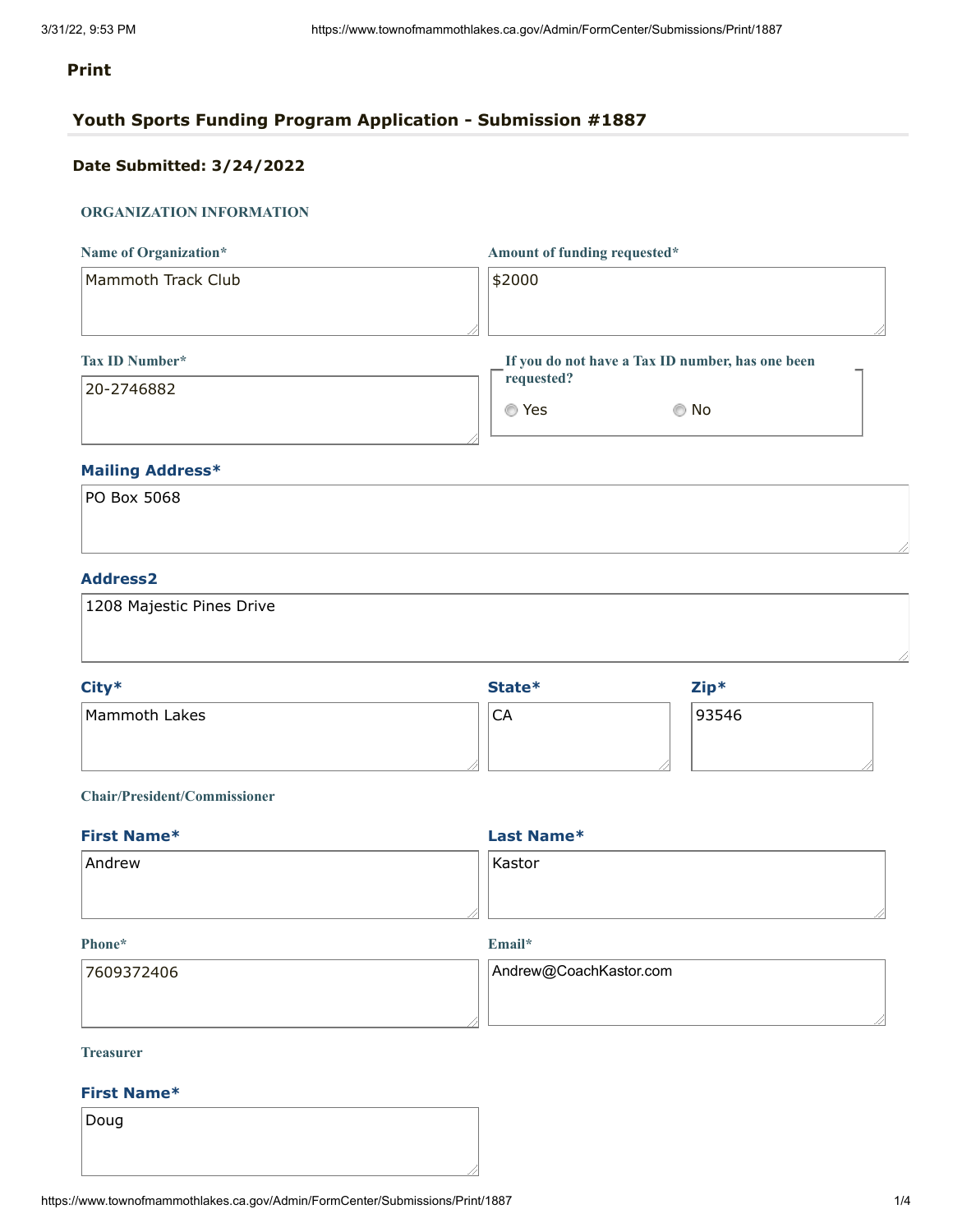### **Last Name\***

| Napp |  |
|------|--|
|------|--|

# **Phone\***

**Email\***

| (805) 286-4376 | $ $ nappcpa@aol.com |
|----------------|---------------------|
|                |                     |

### **Purpose of organization\***

The Mission of the Mammoth Track Club is to support athletic and academic achievement, develop professional athleticism and promote lifelong health and fitness through running in a high altitude environment.

# **FUNDING INFORMATION**

### **Amount of funding request\***

\$2000

**Budget Information Worksheet\***

2022 Youth Sports Funding Budget Information Template.xlsx

# **Youth Sports Funding Budget Information Worksheet** 2021 Budget [Information](https://www.townofmammothlakes.ca.gov/DocumentCenter/View/11932/2021-Youth-Sports-Funding-Budget-Information-Template) Worksheet

Please download, fill in, save, and upload the provided budget information worksheet.

# **Please describe, in itemized detail, how the funds received in 2021 were spent:\***

We spent funds on the following:

- 1. Assistant coaches (MTC Elite Athletes) \$600 Need more coaches this year.
- 2. Snacks for the kids during practice \$ 250
- 3. Promotional materials sent out to all three Mammoth Schools \$100

# **How many scholarships were awarded by your organization in 2021?**

None. We give money to the Mammoth High School Cross Country running teams for travel.

# **Please describe how the requested funding for 2022 will be used:\***

We are aiming to recruit 75 kids for the Mammoth Track Club Summer Youth Program, this will require us to "hire" more coaches to run the program. This will likely cost around \$2000 for the 1 week program. We will also continue to promote the program to the schools and place posters around town in local businesses. With the increase in athletes, there will be a need for more snacks at each track practice.

### **What other sources have you pursued to obtain funding?\***

No other sources of income are being sought at this time.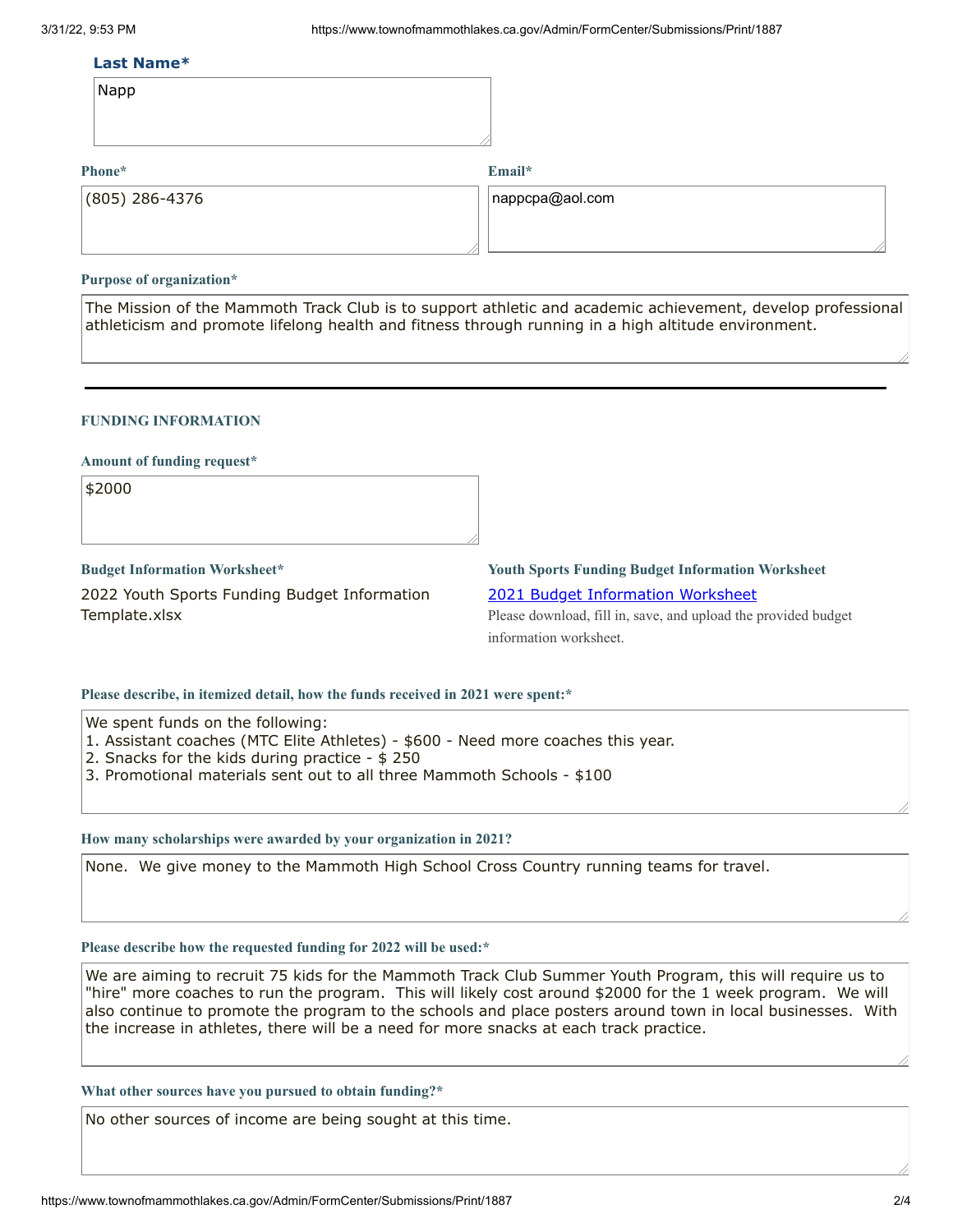**Please upload any documents that will assist in establishing the funding history of the organization:**

| <b>Funding History Documents</b>                      | <b>Funding History Documents</b>                       |
|-------------------------------------------------------|--------------------------------------------------------|
| 2021 Youth Sports Funding for MTC.png                 | Choose File   No file chosen                           |
| <b>Funding History Documents</b>                      | <b>Funding History Documents</b>                       |
| Choose File   No file chosen                          | Choose File   No file chosen                           |
| Do you have a Facility Use Agreement with the Town of | Are any Town/County resources (e.g., parks, fields, or |
| Mammoth Lakes?*                                       | facilities) used by the organization?*                 |
| ◉ Yes                                                 | ◉ Yes                                                  |
| © No                                                  | © No                                                   |

If yes, indicate the nature of the usage, the estimated number of participant hours, and any expenses incurred by your **organization for the prep and maintenance of the facility used by your organization.**

The Mammoth Track Club Youth program has used the Whitmore Track and Field Facility for physical training for the past three Summers. In 2017 we had 15 total kids sign up for the 6-week program. In 2018 we had 20 total kids participate in an 8-week program. Each practice session is 2 hours and once a week. In 2019 we had 78 total kids participate in an 8-week program. Camp was not hosted in 2020. In 2021 we went to a one week format for two camps and had 106 sign ups total. No additional expenses occurred in the maintenance of the facility.

#### **PROGRAM INFORMATION**

**Duration of the program's season (days per year):\***

In 2021 we moved to a 5 day (Monday-Friday) morning format for two summer sessions. This year, we are just doing one.

**Number of registered youth participants in 2021\***

106

#### **Number of Mono County full-time residents:\***

90% of the kids came from the Mono County area.

Number of adult volunteer hours involved with the program (specific program set up, maintenance, etc. - provide details):\*

There was approximately 154 volunteer hours during the course of the 2021 MTC Youth Summer Camp spread across 5 volunteers (2 coaches, 2 parents, 1 intern).

What type of measures or procedures do you take to promote good sportsmanship among the players, coaches, and parents? Are there policies in place to discourage abusive behavior and language towards participants, coaches, and officials?\*

Our coaching staff, which consists of USA Track and Field Certified and Road Runners Club of America Certified Level Coaches and Olympic Medalist, leads by example. They display courteous conduct and behavior to each volunteer and participant. The coaches will meet 15-minutes prior to practice time and discuss the objectives of each practice and how to conduct themselves in a professional manner.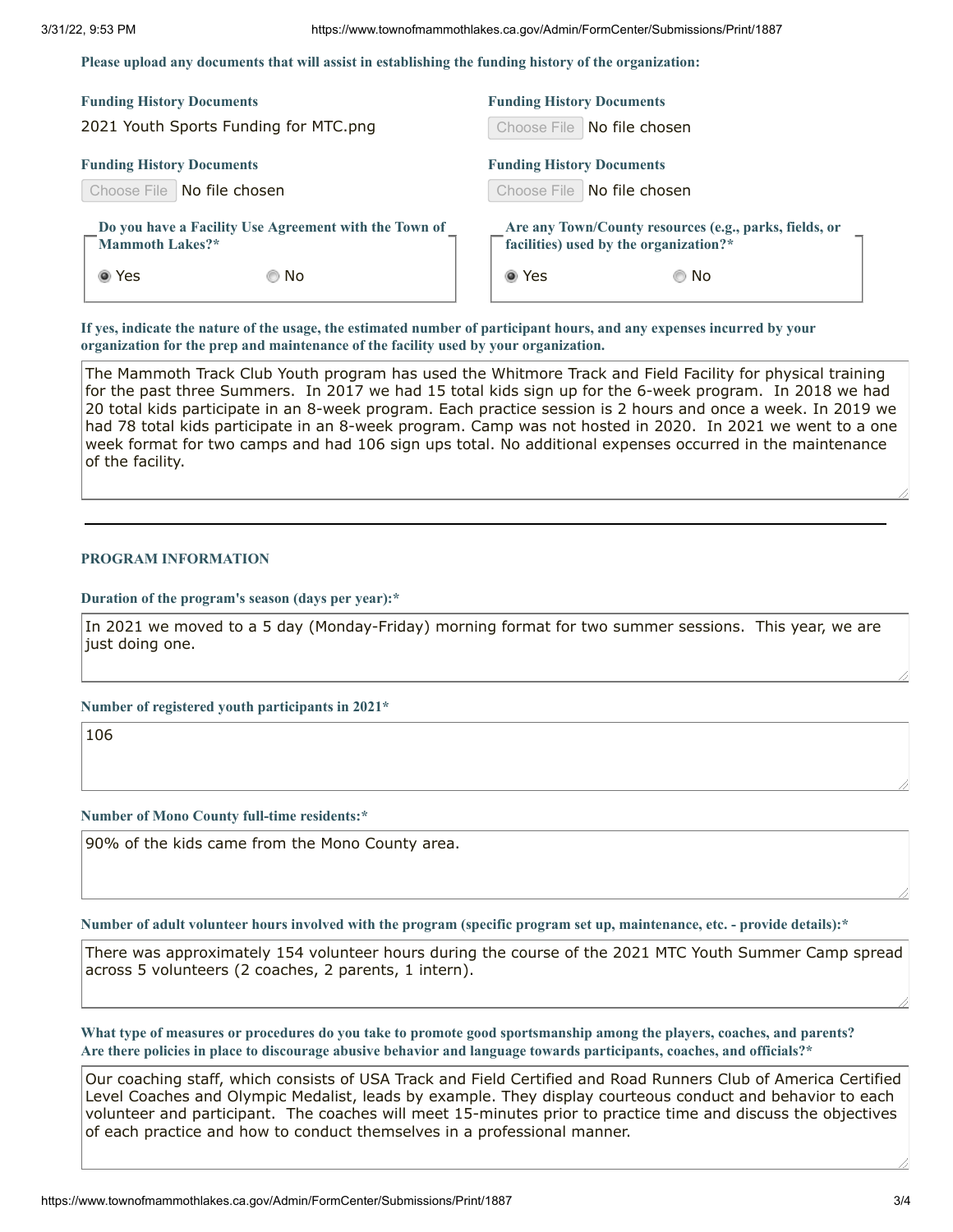### **Outside of your program, what type of community programs or projects does your organization participate in?**

The Mammoth Track Club has participated in the daily "2017-2019 Mammoth Elementry Run Club" and is looking to host that program this Spring. That program takes place each morning before the start of school. We've engaged in the Mammoth Half-Marathon by leading the pacing groups during the race, we've also have been known to set up an aid station for the Gran Fando along highway 203, and participate in Clean Up Days with MLTPA/USFS.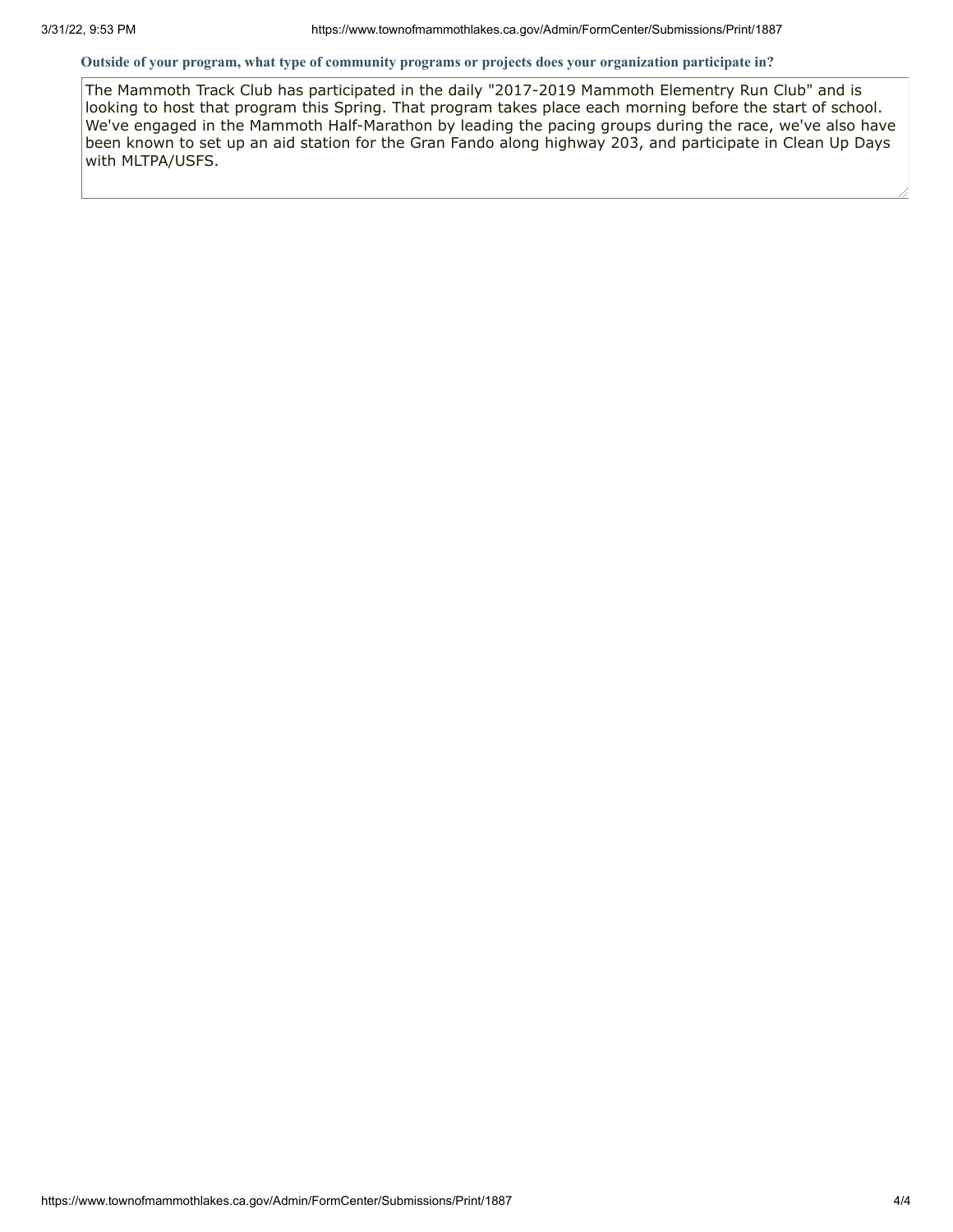# **Mammoth Track Club 2022 BUDGET**

# **Expenses**

# **Total Expenses** \$ 3,400.00

| <b>Site Fees</b>      |     |                          | <b>Concessions</b> |  |   |
|-----------------------|-----|--------------------------|--------------------|--|---|
| Field/facility rental | N/A |                          |                    |  | ٠ |
|                       |     | $\overline{\phantom{0}}$ |                    |  | ٠ |
|                       |     |                          |                    |  | ٠ |
|                       |     |                          |                    |  | ٠ |
|                       |     |                          |                    |  | ٠ |
| Totals:               |     |                          | Totals:            |  | ٠ |

| Uniforms/Equipment |     |                          | <b>Training</b>  |   |
|--------------------|-----|--------------------------|------------------|---|
|                    | N/A |                          | Coaches          |   |
|                    |     |                          | Volunteers       | ٠ |
|                    |     | $\overline{\phantom{a}}$ | <b>Officials</b> | ٠ |
|                    |     |                          |                  |   |
|                    |     |                          |                  | ٠ |
| Totals:            |     |                          | Totals:          | ٠ |

| <b>Registration &amp; Marketing</b> |                          | <b>Awards</b>                |        |
|-------------------------------------|--------------------------|------------------------------|--------|
| Print media                         | 100.00                   | <b>Trophies</b>              |        |
| Website                             | $\overline{\phantom{0}}$ | <b>Participation Ribbons</b> | 150.00 |
| Posters/banners                     | 200.00                   | <b>Shirts</b>                | 600.00 |
|                                     | $\overline{\phantom{0}}$ |                              |        |
|                                     |                          |                              |        |
| Totals:                             | 300.00                   | <b>Totals:</b>               | 750.00 |

| <b>Administration</b> |                          | <b>Travel</b>  |        |
|-----------------------|--------------------------|----------------|--------|
| Telephone             |                          | Transportation |        |
| Stationary supplies   | 100.00                   | Accommodation  |        |
| Copying               |                          | Food           | 250.00 |
|                       | $\overline{\phantom{0}}$ |                |        |
|                       | -                        |                |        |
| <b>Totals:</b>        | 100.00                   | <b>Totals:</b> | 250.00 |

| <b>Miscellaneous</b> |                          | <b>Staff</b>     |     |          |
|----------------------|--------------------------|------------------|-----|----------|
|                      | $\overline{\phantom{0}}$ | Coaches          |     | 2,000.00 |
|                      | $\overline{\phantom{a}}$ | <b>Officials</b> | N/A |          |
|                      | $\overline{\phantom{a}}$ | Accounting       | N/A |          |
|                      | $\overline{\phantom{a}}$ |                  |     |          |
|                      | $\overline{\phantom{0}}$ |                  |     |          |
| Totals:              |                          | Totals:          |     | 2,000.00 |

|     |  | <b>Concessions</b> |  |  |
|-----|--|--------------------|--|--|
| N/A |  |                    |  |  |
| ሖ   |  |                    |  |  |
| ົ   |  |                    |  |  |
| ົ   |  |                    |  |  |
|     |  |                    |  |  |
|     |  | Totals:            |  |  |

| <b>Training</b>  |  |
|------------------|--|
| Coaches          |  |
| Volunteers       |  |
| <b>Officials</b> |  |
|                  |  |
|                  |  |
| Totals:          |  |
|                  |  |

|              | <b>Awards</b>                |        |
|--------------|------------------------------|--------|
| \$<br>100.00 | <b>Trophies</b>              |        |
| \$           | <b>Participation Ribbons</b> | 150.00 |
| \$<br>200.00 | <b>Shirts</b>                | 600.00 |
| \$           |                              |        |
| \$           |                              |        |
| \$<br>300.00 | Totals:                      | 750.00 |

|    |        | <b>Travel</b>  |        |
|----|--------|----------------|--------|
| \$ |        | Transportation |        |
| \$ | 100.00 | Accommodation  |        |
| \$ |        | Food           | 250.00 |
| \$ |        |                |        |
| \$ |        |                |        |
| Ś  | 100.00 | Totals:        | 250.00 |

|    | <b>Staff</b>     |     |          |
|----|------------------|-----|----------|
| \$ | Coaches          |     | 2,000.00 |
| \$ | <b>Officials</b> | N/A |          |
| \$ | Accounting       | N/A |          |
| \$ |                  |     |          |
| \$ |                  |     |          |
| \$ | <b>Totals:</b>   |     | 2,000.00 |